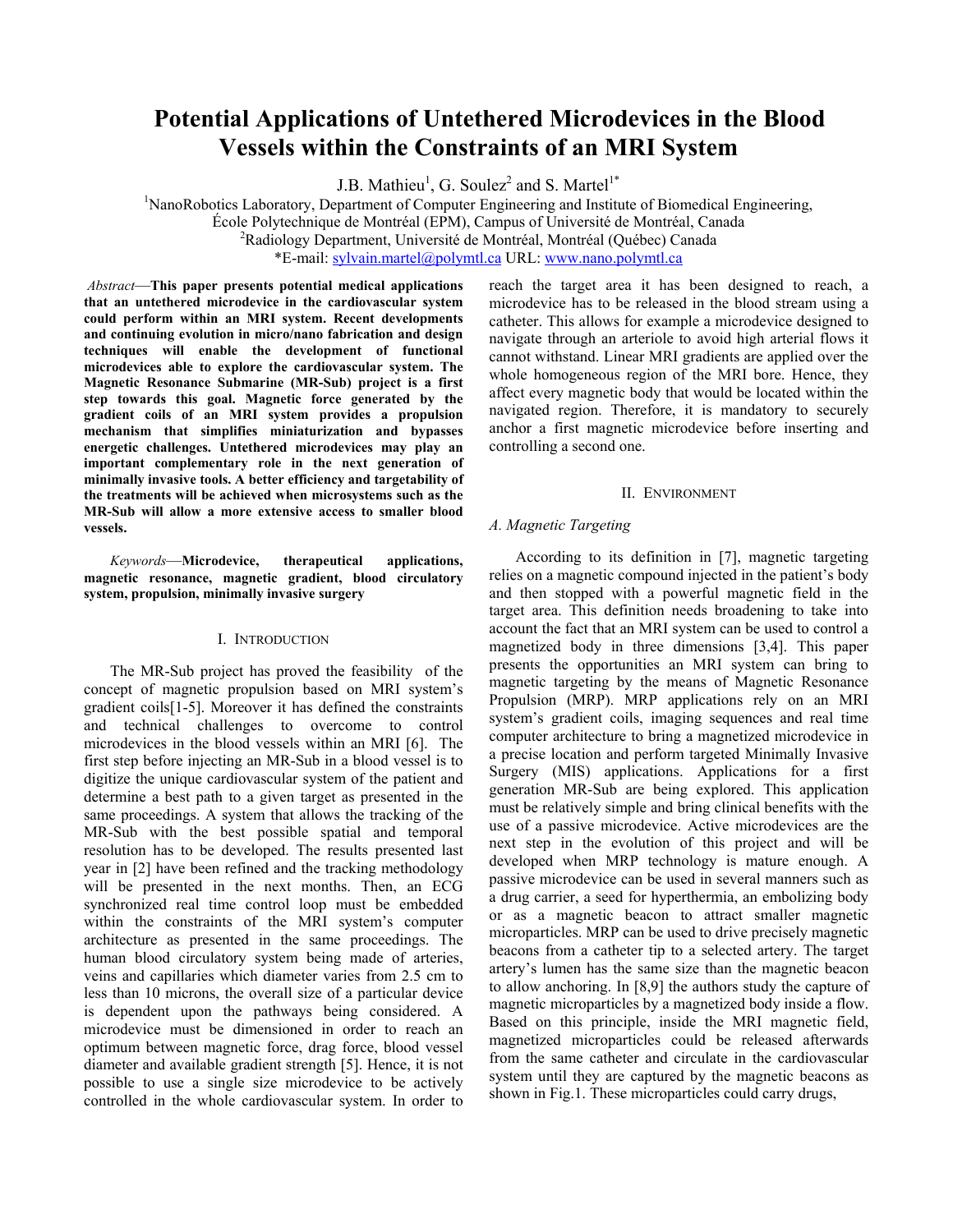

Fig. 1: Capture of magnetic microparticle by sequentially targeted magnetic beacons. a) A first magnetic beacon is inserted through a catheter in an artery upstream from the target area (here a tumor is symbolized). It is then magnetically brought to a smaller artery where it can wedge. b) After the first magnetic beacon has been anchored a second one is inserted and magnetically brought towards its target. This process is repeated until there are enough beacons to cover the whole targeted zone. c) A fluid containing magnetic microparticles small enough to go through the capillary bed is injected through the same catheter. d) It circulates within the patient's cardiovascular system until it is captured by the magnetic beacons. It can now be used to deliver hyperthermia, release drugs or induce thrombosis leading to ischemia.

deliver hyperthermia and induce coagulation. The main advantage of this approach is its flexibility. As a matter of fact, it allows tailoring of medical applications by combining the diverse properties of the MRI system, microdevice and magnetic microparticles.

#### *B. Magnetic Particles*

 Magnetic particles are made of ferromagnetic materials such as iron, magnetite, nickel, cobalt, neodymium, samarium and alloys of these components. In MRI systems, where the magnetic field is very intense  $(\approx 1.5$  Tesla), the most important property of ferromagnetic bodies is their saturation magnetization. As a matter of fact, saturation magnetization determines the intensity of the magnetic force acting on a magnetic particle per unit volume. Soft magnetic materials (Iron or Permendur) usually have higher saturation magnetization than hard magnetic materials (NeFeB, SmCo) and are therefore the best candidates to be used for the beacons and magnetic microparticles.

#### III. REVIEW OF POTENTIAL APPLICATIONS

 Many therapeutic applications of magnetic particles have been described. Their main limitation was the use of

external magnets that limited the target area to organs close to the skin. Some approaches rely on magnetically tipped catheters to reach deeper organs [10,11]. Nevertheless, they cannot reach the microcirculation because of the size and limited curvature radius of catheters. We will present a survey of magnetic particles applications that could benefit from untethered magnetic microdevices such as the MR-Sub.

#### *A. Metallic Particle Embolization*

 Metallic particle embolization by definition is the induction of a thrombus by the presence of metallic particles in the blood. Magnetic concentration of the metallic embolization material has been thoroughly studied in the past decades [10,12,13], in the context of aneurism treatment. This approach was not as efficient and safe than Guglielmi's [14,15]. Nevertheless, it was proved in [10] that Iron particles stimulated blood clotting and fibrosis and that the resultant metallic thrombus permanently obliterates the aneurism.

### *B. Magnetically Mediated Hyperthermia*

An abnormal body temperature increase is referred to as hyperthermia [16]. Localized hyperthermia can be used as a tumor treatment. It has fewer negative side effects than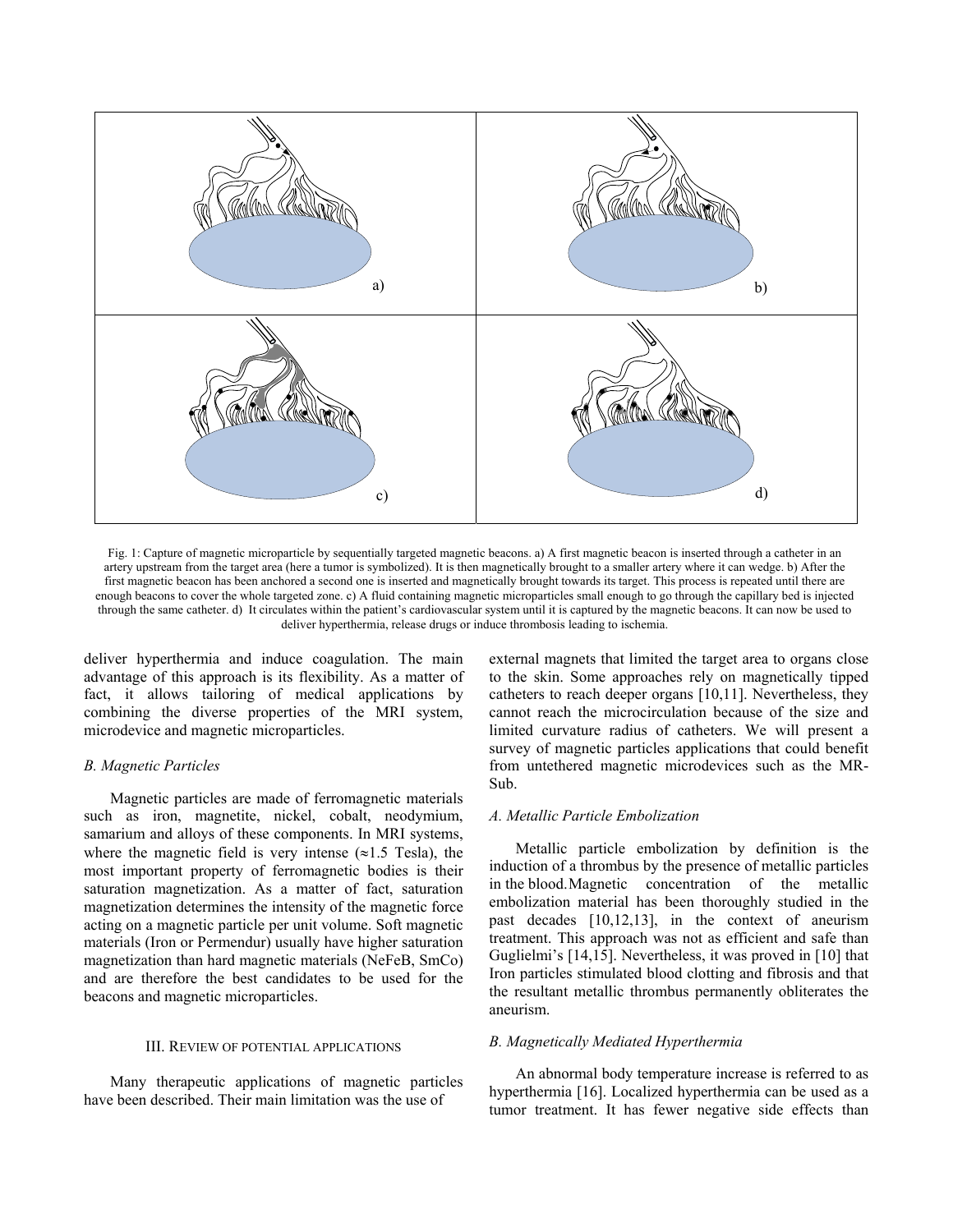chemotherapy or radiotherapy in the treatment on cancers. Besides, it can be performed in combination with these techniques in order to enhance the overall treatment efficiency and reduce drug/radiation doses. Moreover, the temperature increase induces arterial thrombosis which deprives the tumor of its blood supply. In order to be efficient, hyperthermia has to be selective enough not to injure healthy tissues but it must act on a wide enough volume to affect the whole tumor. One way to induce hyperthermia is the *in vivo* injection of metallic particles which can be heated using AC-magnetic fields. Magnetically mediated hyperthermia (MMH) as described in [17] has the potential to address these shortcomings. The use of magnetic particles, in addition to concentrate the energy provided by the AC-magnetic fields allows control over the position and volume of the heated area. Among magnetic materials, superparamagnetic particles are the best candidates for hyperthermia. These subdomain nanometric particles, due to Brownian relaxation and Néel effect, are able to produce substantially more heat per unit mass than microparticles of same composition under AC-magnetic fields [18].

# *C. Magnetic Drug Targeting*

 Drug delivery is the use of whatever means possible to regulate a drug's access rate to the body's central compartment or in some case directly to the involved tissues [19]. Even though catheters can be guided in blood vessels with lumens as small as 1mm, all the microcirculation remains out of reach. When catheters are used for drug delivery, the active principle is released upstream from the targeted organ and is carried away in the microcirculation in an uncontrolled manner. Magnetic drug targeting is a way to control microparticles after they are released from a catheter. The first step is usually to inject magnetic microparticles bound with an active principle upstream from an external magnet [20]. Once the microparticles are confined within the magnet's field, the drug is released from its carrier. Magnetic carriers such as liposomes, magnetic granule, magnetic emulsions, albumin and starch microspheres or poly-(alkyl-cyanoacrilate)-nanoparticles have been used in previous studies [20]. Drug release can either be diffusion, chemically or thermally controlled [19]. In the first case, the properties of the drug and the polymeric carrier govern the release rate in the blood stream. In the second case, the active principle can be chemically linked to the backbone of a polymer and is released under the action of enzymes or biological fluids (pendant chain systems). It can also be slowly released from a bioerodible polymer. In the third case, a temperature increase that can be caused by energy sources such as an AC-magnetic field [21] or a laser exposure [22] can trigger the release from a liposome or from a hydrogel matrix [23]. Besides tumoral damages caused by a magnetically concentrated chemotherapeutic agent, the release of heated superparamagnetic particles in tumor vasculature could lead to embolization, hyperthermal treatment and enhance necrosis [24]. Selective targeting of magnetic albumin microspheres containing doxorubicin in Yoshida sarcoma-bearing rats was achieved in [25]. This application of magnetic drug targeting showed that this approach is able to greatly enhance the therapeutic index of an efficacious but toxic antineoplasic agent (doxorubicin). Complete tumor remission was drastically improved and toxicity was reduced by using lower dosages. Even though release mechanism described in [24] proved to be successful and complete tumor remission can be achieved as shown in [25], magnetic drug targeting is still limited by the use of external magnets as explained in [26].

# IV. DISCUSSION

Magnetic therapeutical applications (MTA) allow the quantity and spatial distribution of the treated area to be controlled. Nevertheless, the use of external magnets restricts the targeting possibilities to organs that are close to the skin and do not allows precise control over the spread of the magnetic microparticles. These drawbacks are addressed by the use of MRP that could allow the positioning of several magnetic beacons around the targeted area. These beacons would act as anchoring points for the microparticles (Fig.1). The method allows a much more precise and controlled manner to pinpoint the application target.

Dependent on the nature of the microparticles used several combinations of localized treatments can be envisioned. For example, once the microparticles are confined by the magnetic beacons, the release of an active principle can be achieved either by diffusion, bioerosion or, if it is thermally triggered, by inducing magnetic hyperthermia using an ACmagnetic field generated by the MRI system. If the magnetic beacons are made of a hard magnetic material, sustained release or repeated treatments could be achieved even when the patient is outside of the MRI system. As a matter of fact, hard ferromagnetic beacons retain their magnetization and maintain attraction over the microparticles in a zero magnetic field. In the case of diffusion or bioerosion driven targeted release, drug can be delivered continuously. If the release relies on a pendant chain system, several drug releases could be performed by injecting a small amount of chemical hydrolysis agent repeatedly in the same catheter that was used to inject the beacons and microparticles. In the case of a pendant chain system that is not temperature dependent, AC-magnetic field hyperthermia and chemical hydrolysis drug release could be performed independently and at will until the beacons and magnetic particles are either removed from the body or biodegraded.

## V. CONCLUSION

 The applications of MRP are numerous even though this technique is still in its infancy. First generation passive